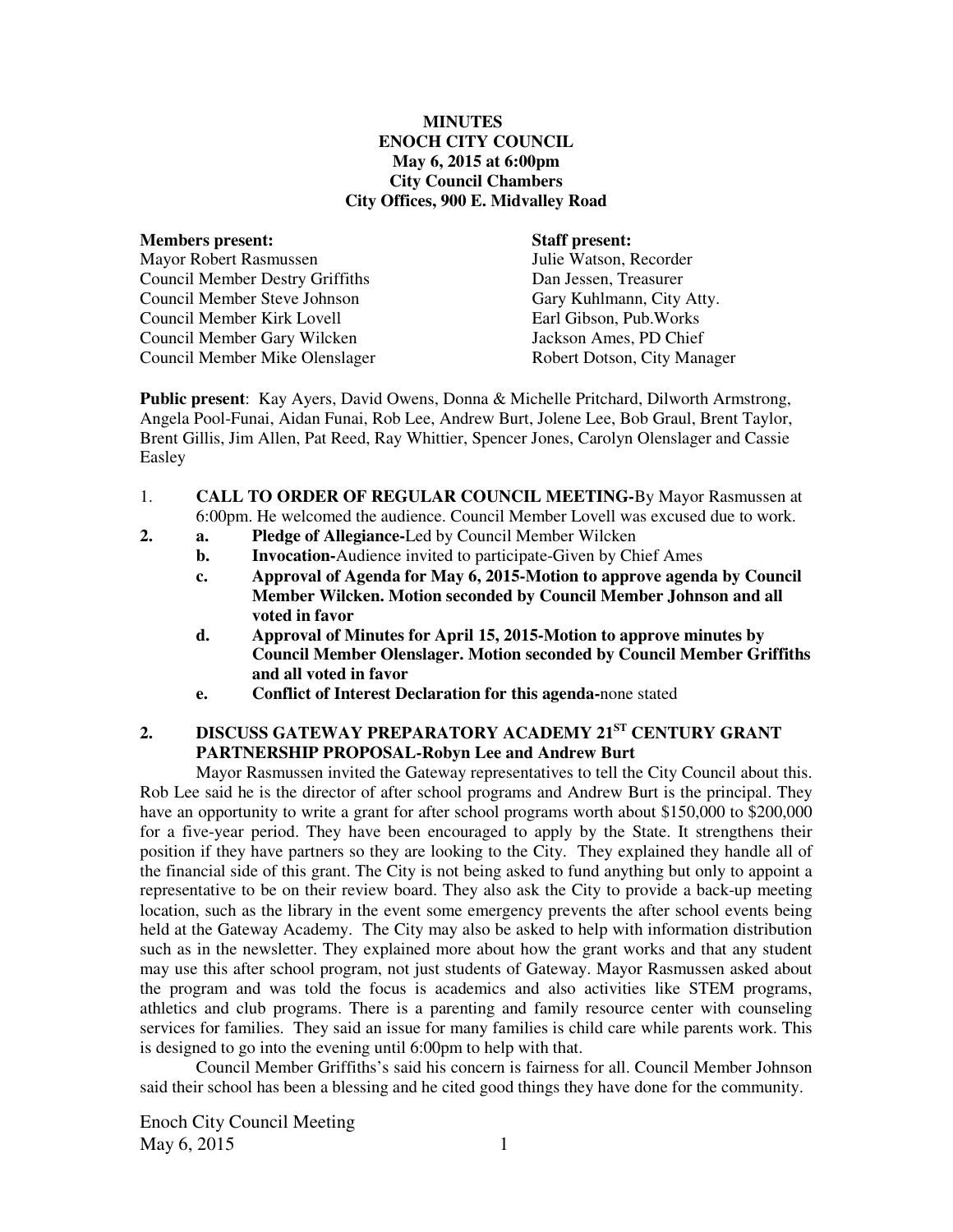Council Member Wilcken expressed concerns that families should have the responsibility of caring for and teaching their children rather than the government doing that.

 It was explained this is a federal grant administered through the state. What they found in their experience is that many kids don't have parents at home after school. This program gives them a place to go and some supervision. The program also has summer activities. Council Member Johnson said it sounds good and he is glad they have other partners adding he thinks things like this should come from citizens and not government being involved in education. Robyn said without our partnership they probably will not get the grant.

# **3. RESOLUTION NO 2015-05-06 A RESOLUTION IN SUPPORT OF GATEWAY PREPARATORY ACADEMY 21ST CENTURY GRANT PARTNERSHIP PROPOSAL**

Mayor Rasmussen asked for a motion. **Council Member Olenslager made a motion to approve Resolution No. 2015-06-06, a resolution in support of Gateway Preparatory Academy 21st Century Grant partnership proposal. Motion was seconded by Council Member Griffiths and a roll call vote was held as follows:** 

| Council Member Griffiths-no         | <b>Council Member Olenslager-yes</b> |
|-------------------------------------|--------------------------------------|
| Council Member Johnson-no           | <b>Council Member Wilcken-no</b>     |
| <b>Council Member Lovell-absent</b> | Motion defeated 3 to 1               |

# **4. DISCUSS AND APPROVE 2015-2016 TENTATIVE BUDGET AND SET A PUBLIC HEARING FOR MAY 20, 2015**

Mayor Rasmussen said the purpose is to approve a tentative budget to start this process. He asked if there was any further discussion on the tentative budget and there was none. Mayor Rasmussen asked for a motion. **Council Member Olenslager made a motion to approve the tentative budget and set a public hearing for May 20, 2015. Motion was seconded by Council Member Wilcken and all voted in favor.** 

#### **5. ADJOURN REGULAR MEETING AND GO INTO CDRA MEETING**

Mayor Rasmussen asked for a motion to end the regular meeting and go into the CDRA meeting**. Council Member Wilcken so moved. Motion was seconded by Council Member Olenslager and all voted in favor.** The regular meeting was adjourned at 6:25pm. The Council returned to regular session at 6:36pm.

### **6. ORDINANCE NO. 2015-05-06 AN ORDINANCE APPROVING THE ENOCH COMMUNITY DEVELOPMENT PROJECT PLAN AREA**

Mayor Rasmussen said the City Council has an ordinance to pass for the CDRA project plan area and asked for motion. **Council Member Wilcken made a motion to approve Ordinance No. 2015-06-15, an ordinance approving the Enoch Community Development Project Plan Area. Motion was seconded by Council Member Johnson and a roll call vote was held as follows:** 

| <b>Council Member Griffiths-yes</b> | <b>Council Member Olenslager-yes</b> |
|-------------------------------------|--------------------------------------|
| <b>Council Member Johnson-yes</b>   | <b>Council Member Wilcken-yes</b>    |
| <b>Council Member Lovell-absent</b> | <b>Motion passed</b>                 |

### **7. DISCUSS NUISANCE ORDINANCE AND SET A PUBLIC HEARING**

Mayor Rasmussen asked City Manager Dotson and Chief Ames to tell the City Council what they are proposing. City Manager Dotson said we have been working on this for years trying to get the ordinance workable. We have nuisance complaints come in often. We have issues with definitions and our ability to enforce the ordinance as it is currently written. City

Enoch City Council Meeting May  $6, 2015$  2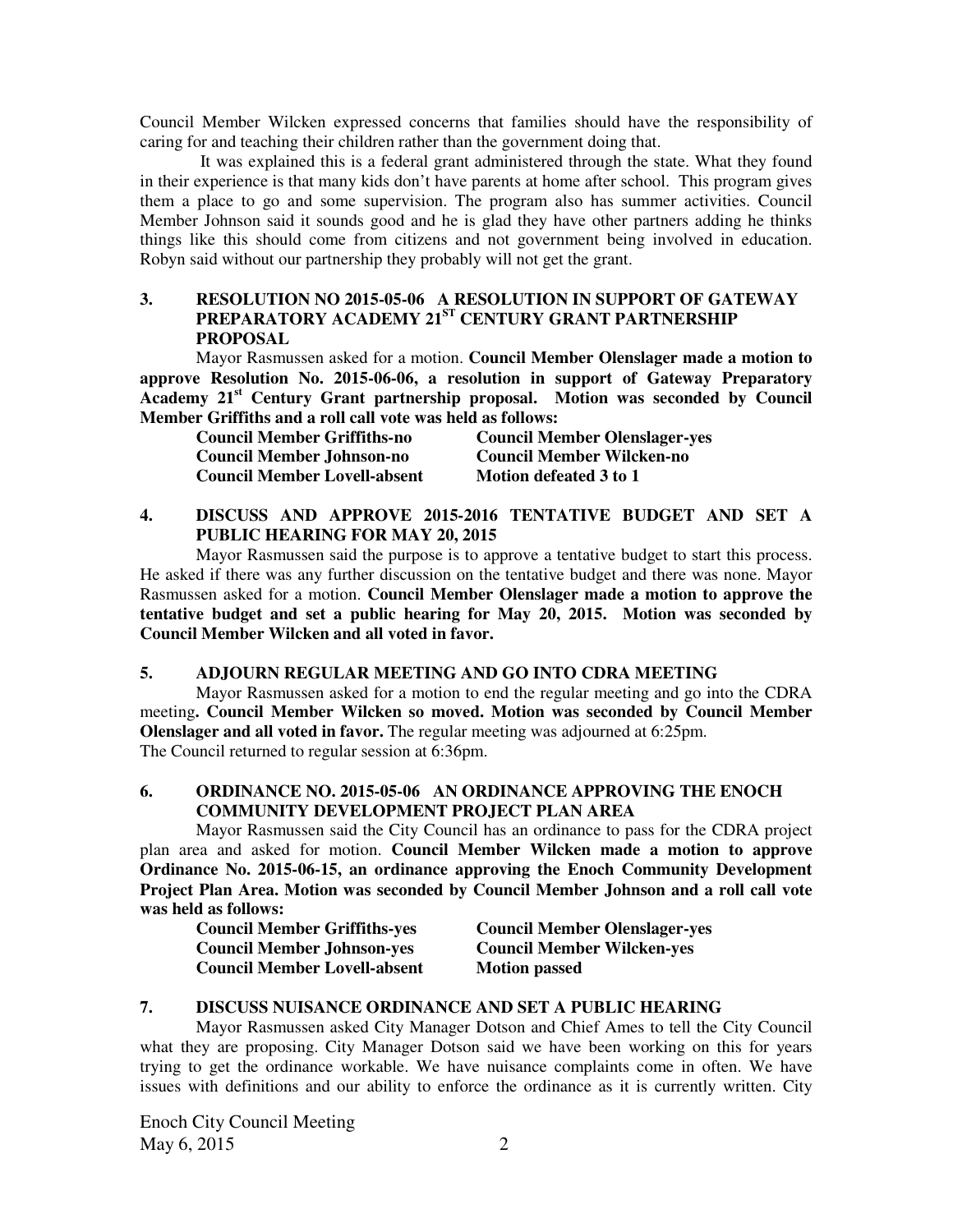Manager Dotson explained nuisances are addressed in several places within the Code of Revised Ordinances and they are suggesting moving most everything from Chapter 10 into Chapter 13. He referred to the packet where he has made "strikethroughs" with new text shown underlined. A good place to start is to consolidate nuisances into one chapter.

 The next issue is definitions. Chief Ames said there are public nuisances and regular nuisances. Public nuisances affect more than one person. The current definitions are very broad and very subjective. Some suggested changes have been added and it is a lot of information to sort through. City Manager Dotson said basically what we have is Chapter 13 is offences against health and safety. Chapter 10 was nuisances in two different places. It fits better in Chapter 13. City Manager Dotson said the changes noted are based on our experiences. Chief Ames thought a public hearing would be good to hold although not required by law. He wants the public involved to comment with their experiences. City Manager Dotson highlighted more changes and there was discussion about the pressing need for definitions. A starting point is to get the City Council's and the public's thoughts on the definition of a nuisance. Also we have to be able to enforce what we have in the ordinance and it has to be realistic in regard to the resources the City has and does not have.

There was extensive discussion on weeds. Due to City resources, or lack thereof, it is not practical to try to enforce any weed mitigation other than regarding "noxious" weeds as defined by the State. There is an expectation that the City will do something about this however everyone has types of common weeds in their yards and it is not realistic to require perfection on their removal. Chief Ames said we get lots of complaints on weeds. Our ordinance currently says the City will mitigate the weeds and charge the property owner if the owner does not do it after being notified. We have never done that and don't have the resources to do that.

Chapter 10 was left only covering abatement of dangerous buildings. City Manager Dotson cited an ongoing problem the City has had for many, many years with one property as an example of how hard this can be to deal with. When we are dealing with dangerous buildings our building inspector should be involved in tandem with the police chief because he is now trained specifically on this issue. He is certified to go anywhere in the country to aid in disasters involving condemning buildings.

There was more discussion of the new text in 13-1085 "Duty of Maintenance of Private Property" regarding the diminution in the value of property. This comes up a lot. Some say their house did not sell due to their neighbor's property. There is an expectation the City will do something however when someone has property appraised they did not appraise based on the neighbors but only on that home and comparable homes to it. That can be substantiated. How should the City deal with that?

Chief Ames said some nuisances are an infraction, some Class C and some Class B misdemeanors. Not all nuisances are criminal; some are civil matters. Chief Ames said in civil actions we can file for a lien on property to reclaim costs and the ordinance allows for this. The PD deals with criminal actions too. If you violate, we will cite you. So there are two different structures here. He would like the Council to decide where they want to go with this in terms of going after people.

Council Member Johnson asked if we have to prove in court what we are citing people for. City Attorney Kuhlmann gave examples regarding the breadth of nuisances, such as, drug houses. Much of our language comes from State law. The Court decides many things, City Attorney Kuhlmann said. We have a process for abating buildings and weeds and that does not have to go to court to prove anything first. Offenders are given the opportunity to fix it and they can appeal and it depends on what it is. City Attorney Kuhlmann gave the example of a dangerous building that was abated in St. George. The building was not dangerous in that it was falling down, but that the homeless were living there and it was full of rodents and other pests deleterious to health. How far does the Council want to go? Civil and criminal can work hand in

Enoch City Council Meeting May  $6, 2015$  3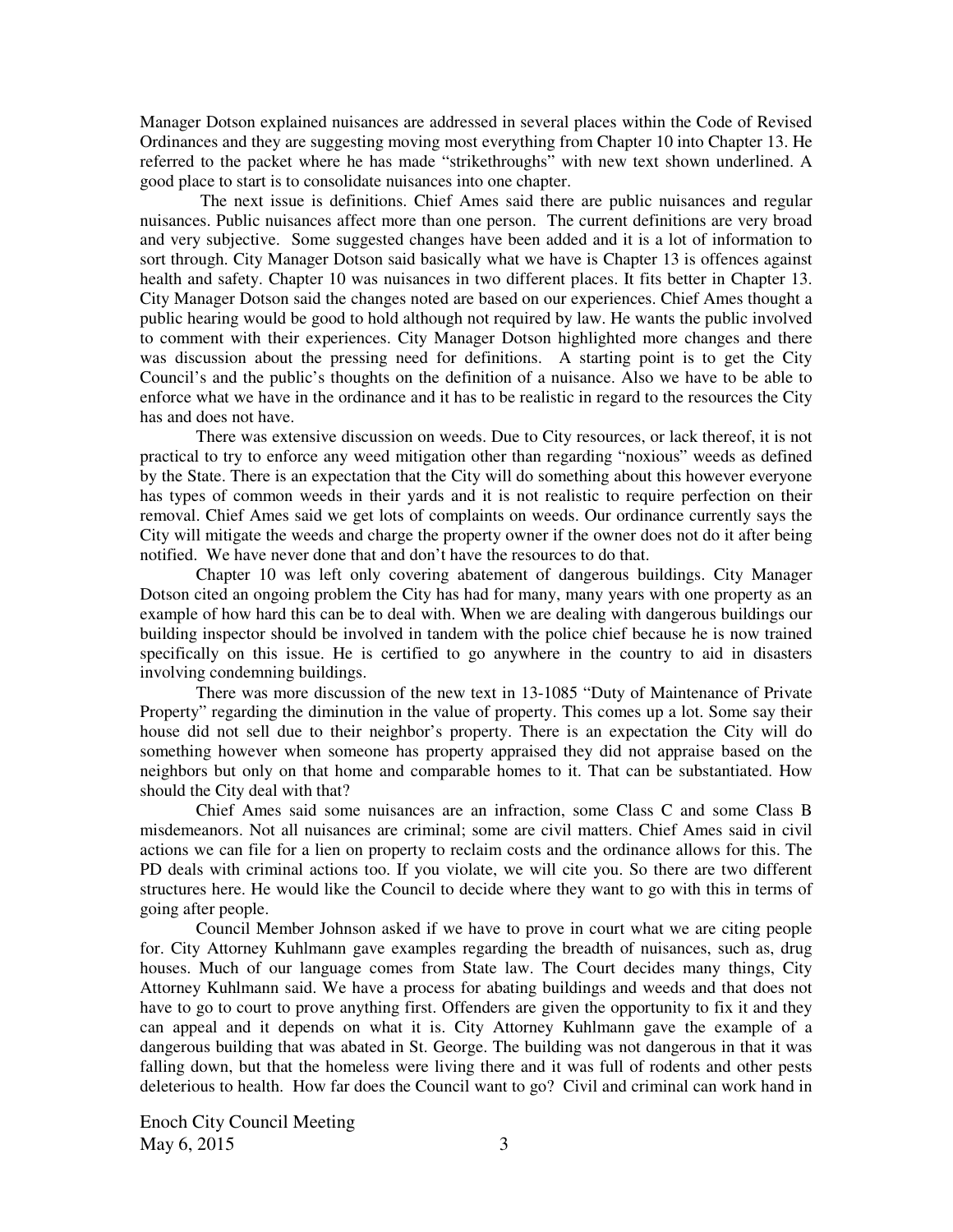hand. In criminal cases for nuisances the goal is to get compliance. Sometimes we are asking the judge to order them to fix the problem and then it is in the courts purview to get compliance. Chief Ames said as we try to enforce nuisance mitigation our goal is to work with people to get compliance. They need to see progress on the problem and they need definition in the ordinance. We need to clearly give notice in a letter of what the exact violation is and what to do to fix it including giving notice of appeals and hearing processes too.

There were other items discussed like time frames for compliance that needs to be considered. Everything goes back to definition of a nuisance. Most agreed we want the community to look good and not be junky but it is hard to quantify that. It is not clear cut like speeding violations. Right now this process is driven by complaints. Council Member Johnson said it is risky to pass laws on subjective things. Council Member Wilcken said tonight was a start to this discussion. City Manager Dotson said the content has been rearranged so it makes more sense because items that are alike are together now. They can add or subtract from the content. Mayor Rasmussen said if we involve the public we need this in a form they can read. City Manager Dotson said he would get something on the website. Before we try to narrow it down we want public input so we get a feel for what they would like Council Member Johnson said. City Manager Dotson said the City Council will decide how to go forward. He and Chief Ames have made suggestions for a logical order and some changes in language based on experience.

Chief Ames said our current law does not work. Our residents come in and tell them they are not doing their job after reading our ordinance. Chief Ames said they have no resources to abate anything as current code calls for. The PD is caught in the crosshairs and it is perceived they are being selective in enforcement so they are in a bind. Council Member Wilcken asked if they can go on property without a warrant or a judgment signed by a judge. City Attorney Kuhlmann said it depends. Criminal nuisances are different than other nuisances. Building officials can go on property to inspect without a warrant. He cited a St. George lawsuit currently in the courts where City inspectors went onto property for nuisances and are being sued. City Manager Dotson told about our City policy where employees are to knock on the door and show ID when going onto property for whatever reason. Chief Ames said we do not want to open ourselves up to lawsuits. Chief Ames said he is trying to compact and reduce this ordinance to simplify it as a starting point.

How to define a nuisance is the hard part because it is so subjective. Maybe that can't be avoided. We have to take a stand somewhere to define what is generally agreed on by the majority of people. Council Member Wilcken suggested in next meeting we hold a public hearing to get input and maybe even do that again after we get the final form of the ordinance.

There was some discussion of trying to conduct a survey but decided that maybe after more discussion when we can develop some specific questions to ask the public in survey it might be more effective. Chief Ames said there are other nuisances that fall outside of these two chapters like where it states we have a health inspector for mold and a board of health and we have none of that. That role is filled by the SW Utah Public Health Department and we should reference that in the ordinance. It was noted that when this ordinance was adopted we used a lot of what was already tested in other cities however it needs to make sense for us now.

#### **Council Member Wilcken made a motion to set a public hearing for the next meeting. Council Member Griffiths seconded the motion and all voted in favor.**

The public hearing will be noticed and City Manager Dotson will make the changes discussed tonight and post the text on the website for public review and comment.

#### **8. PUBLIC COMMENTS-**Mayor Rasmussen invited public comments.

Donna Pritchard said she want to go on record as being disappointed they voted down the Gateway grant. She was glad to hear about the Enoch Station project since first hearing talk about

Enoch City Council Meeting  $\text{May } 6, 2015$  4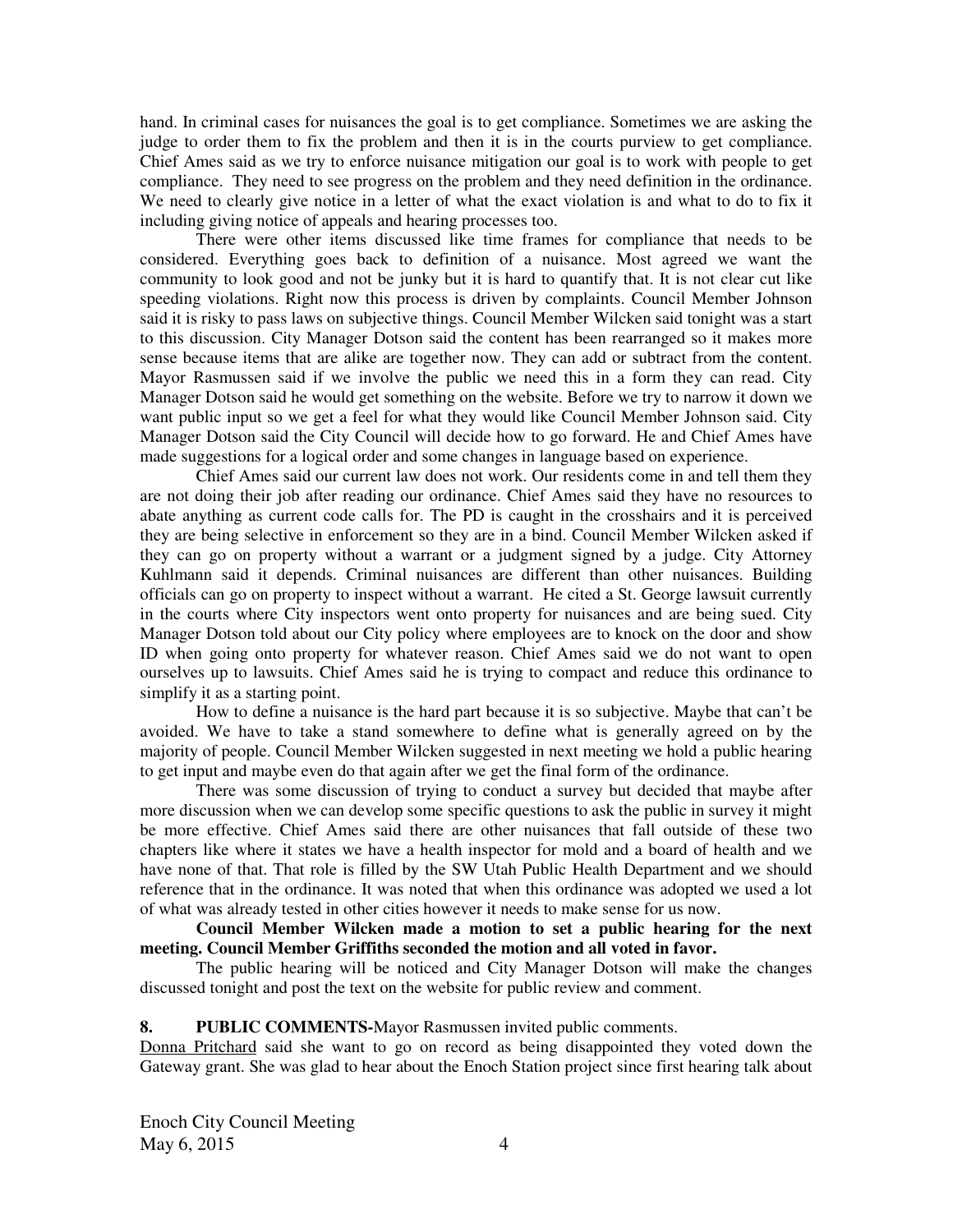it 12 years ago. She was saddened to see amount of flooding in light of the drainage project to alleviate the problem as it did not help them in the heavy rain.

Bob Graul commented on the on nuisance ordinance saying two weeks ago there was a fire in a shed near Maple Lane with high winds. If there had been any buildings closer to it they would have burned too. He commented on an abandoned trailer by Maple Lane that is an attractive nuisance inviting exploration by kids. He said it is hard to avoid hitting chickens by Minersville and Blue Sky and junk in yards does affect property values. The handling of complaints is a concern. His neighbor complained about loud music and received retaliation for the people he complained about. He said he owns property on Leigh Hill with a homeowners association. They mow weeds in unkempt property and lien the property for the cost.

Brent Gillis commented on the nuisance in a neighbor's yard where they clean outhouses in the yard. It is a sanitary problem and neighbors have witnessed pallets of chemicals being delivered there. It causes flies and it infringes on the neighbors. He is hoping we follow through with the citations this neighbor has been told he will receive if the out houses are not removed. This has been problematic for years. Enoch needs backbone to enforce nuisances that infringe on other property owners.

Kay Ayers said she was disappointed about the vote against the Gateway program which would have been good for kids. Regarding nuisances she would like to have PD officers put orange tow stickers on junk cars without having to fill out a specific complaint form to get it done.

### **9. CORRESPONDENCE-**none

## **10. COUNCIL/STAFF REPORTS**

Council Member Wilcken said he wanted to go on record to state something about Half Mile Road. People are upset about the mud. He confirmed the City is doing the best we can and plan to do the paving when asphalt becomes available which happens when temperatures allow. We do appreciate what folks have been through. He questioned what happened in the rainstorm last night and how the drainage system worked. City Manager Dotson said perhaps due to lack of communication the storm drain system was not meant to fix all of Enoch's problems. A lot of rain fell quickly. However we had no reports of homes damaged although there was some water in window wells that came from individual property and not the roads. The rain water coming from I-15 and Highway 91 was captured as planned into the inlet structure and none went over the road. That was huge. He gave more explanation of how it worked. We are not done with fixing drainage issues and are building up resources with the drainage enterprise fund. We will put in grated manholes when the road is fixed but not drop boxes. With the new drainage system folks have the expectation that there won't be any water running down the roads and that is not realistic. This money was for a specific project and we still have options to do more pinpointed projects. No homes were flooded but there are still challenges and improvements will come but not quickly.

Council Member Olenslager reported the PD responded to 1017 calls so far in 2015 and are handling 302 cases up so they are busy.

Mayor Rasmussen reminded everyone that beautification clean-up days are this Friday and Saturday and the City dumpsters will be available both days until 4:30pm.

David Owens of the EDC said they have work for the City Council to do now that the CDRA project area plan was passed. They have been working for several months on the architectural design plan of what we want buildings to look like in commercial zones all over Enoch. When businesses come in we give them these guidelines and requirements. The committee has spent hundreds of hours figuring this out. It will go to the Planning Commission first and they will make a recommendation to the City Council. He said the second annual Business Fair is on

Enoch City Council Meeting  $\text{May } 6, 2015$  5